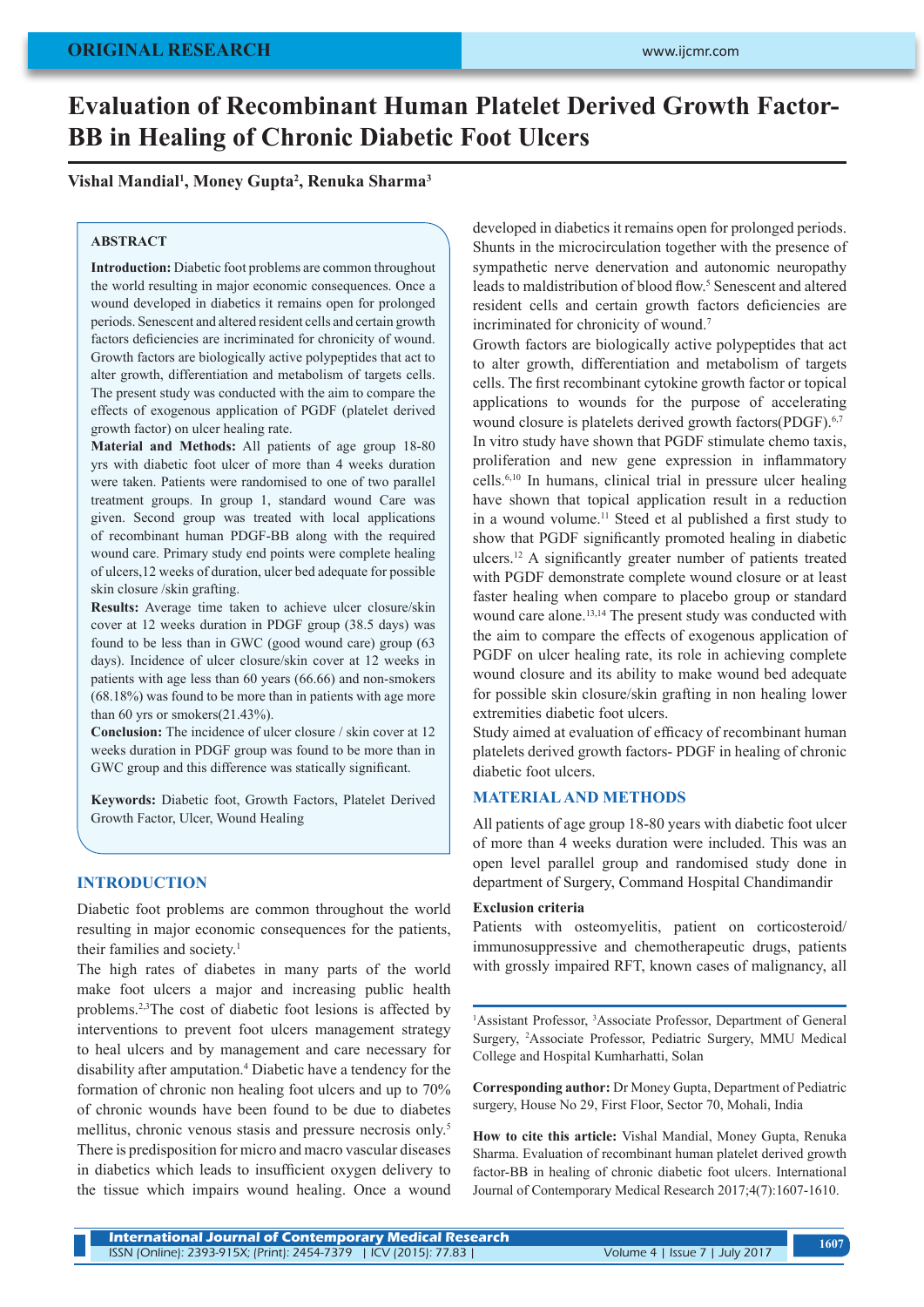death during study period were excluded.

Patients were randomised to one of two parallel treatment groups:

- A. Controlled: Was subjected to good wound care (standard wound Care).
- b. Study group: Was treated with local applications of recombinant human PDGF along with the required wound care.

Information was collected by questionnaire, clinical examination and laboratory investigations. The study was expected to have maximum of 12 weekly visits over a period of 12 weeks. Patients were applied a continuous thin layered

| Group                                              | <b>PDGF</b> | <b>GWC</b> | $\mathbf{p}$ |
|----------------------------------------------------|-------------|------------|--------------|
|                                                    | (patient    | (patient   | value        |
|                                                    | incidence)  | incidence) |              |
| Age 40-50 years                                    | 27.78%      | 22.22%     | $\mathbf{1}$ |
| Age 50-60 years                                    | 27.78%      | 38.89%     | 0.479        |
| Age 60-70 years                                    | 44.44%      | 38.89%     | 0.735        |
| Ulcer duration>8wks                                | 50%         | 38.89%     | 0.50         |
| Ulcer duration<8wks                                | 50%         | 61.11%     | 0.50         |
| Diabetes>5yr                                       | 50%         | 38.89%     | 0.502        |
| Asso. comorbidity                                  | 33.33%      | 27.78%     | 0.717        |
| Drugs used                                         | 66.67%      | 55.56%     | 0.494        |
| Foot deformities                                   | 33.33%      | 27.78%     | 0.717        |
| Vascular insufficiency                             | $0\%$       | 0%         |              |
| Neuropathy symptom                                 | 16.67%      | 22.22%     | $\mathbf{1}$ |
| score> or equal to 3                               |             |            |              |
| Non vegetarions                                    | 61.11%      | 66.67%     | 0.728        |
| <b>Smokers</b>                                     | 33.33%      | 44.44%     | 0.494        |
| Alcoholics                                         | 38.89%      | 27.78%     | 0.597        |
| Poor gen. condition                                | 0%          | $0\%$      |              |
| Poor nutrition                                     | 27.78%      | 22.22%     | $\mathbf{1}$ |
| Debridement and dress-                             | All         | All        |              |
| ings done                                          |             |            |              |
| Off loading done                                   | 50%         | 44.44%     | 0.738        |
| Antibiotics used                                   | 22.22%      | 33.33%     | 0.709        |
| Deranged vitals                                    | $\theta$    | $\theta$   |              |
| Systemic derangements                              | 11.11%      | 16.67%     | $\mathbf{1}$ |
| Abnormal temperature                               | 27.78%      | 22.22%     | 1            |
| Adverse events                                     | 05.56%      | 11.11%     | 1            |
| Severe adverse events                              | 0%          | 0%         |              |
| Haematologic derange-                              | $0\%$       | $0\%$      |              |
| ments                                              |             |            |              |
| Biochemical derange-                               | 0%          | $0\%$      |              |
| ments                                              |             |            |              |
| Ulcer closer/skin cover                            | 66.67%      | 33.33%     | 0.045        |
| Table-1: Showing comparison between the two groups |             |            |              |

of gel covered with moist saline gauze to the entire ulcer area once daily in study group patients.

Patients in control group had daily saline gauze dressings over target ulcer area. Efficacy and safety evaluation with photo documentations were performed at each visit.

Primary study end points were complete healing of ulcers,12 weeks of duration, ulcer bed adequate for possible skin closure /skin grafting.

## **Observations**

No statistically significant difference was present regarding dietary and alcoholic habits along with general conditions built and nutrition of patients.There was no statistically significant difference in the incidence of lower limb vascular pathology and neuropathy, foot deformities and presence / absence of excessive slough with no granulation tissue at floor of ulcer, inflamed and oedematous skin changes and plenty of discharge from ulcer site (Table-1).

The incidence of ulcer closure/skin cover at 12 weeks duration in PDGF group (66.66%) was found to be more than in GWC group (33.33%),this difference between the two groups was found to be statistically significant  $(P=0.045)$ ,  $Table-1$ . Average time taken to achieve ulcer closure/skin cover at 12 weeks duration in PDGF group (38.5 days) was found to be less than in GWC group (63 days).This difference between the two groups was also found to be statistically significant (p=0.017), (Table-2).

Incidence of ulcer closure/skin cover at 12 weeks in patients with age less than 60 years (66.66) was found to be more than in patients with age more than 60 yrs.(26.67%) with statistically significant difference between these two groups (P=0.042), (Table-3).

The incidence of ulcer closure /skin cover at 12 weeks duration was found to be less in smokers(21.43%) than in non-smokers (68.18%).The difference in the incidence between the two groups was statistically significant as the p value was 0.017, (Table-3).

# **DISCUSSION**

Diabetic foot is a major cause of morbidity throughout the world, resulting in major economic consequences not only for the patients and their families but also the society at large.<sup>1</sup> People with diabetes have 12-25% life time risk of developing a foot ulcer.<sup>21</sup> The cost of diabetic foot lesions is affected by interventions to prevents foot ulcers and managements strategy to heal ulcers which can shorten wound healing time and prevent amputation.<sup>22</sup> Historically wounds were treated

| Group                                                               | PDGF      | GWC     | p-value |
|---------------------------------------------------------------------|-----------|---------|---------|
| Av. Days for Ulcer closer/skin cover                                | 38.5 days | 63 days | 0.017   |
| Table-2: Showing difference in days of wound closure in both groups |           |         |         |

| Group                                                                      |                |                       | p-value |  |
|----------------------------------------------------------------------------|----------------|-----------------------|---------|--|
| Ulcer closure/skin cover                                                   | Below 60 years | Above 60 years        | 0.042   |  |
|                                                                            | 66.67%         | $26.67\%$             |         |  |
| Ulcer closure/skin cover                                                   | <b>Smokers</b> | Non-smokers $68.18\%$ | 0.017   |  |
|                                                                            | 21.43%         |                       |         |  |
| <b>Table-3:</b> Showing relationship of wound healing with age and smoking |                |                       |         |  |

| 1608 | $\,$ International Journal of Contemporary Medical Research $^{-1}$ |                                              |  |
|------|---------------------------------------------------------------------|----------------------------------------------|--|
|      | Volume 4   Issue 7   July 2017   ICV (2015): 77.83                  | ISSN (Online): 2393-915X; (Print): 2454-7379 |  |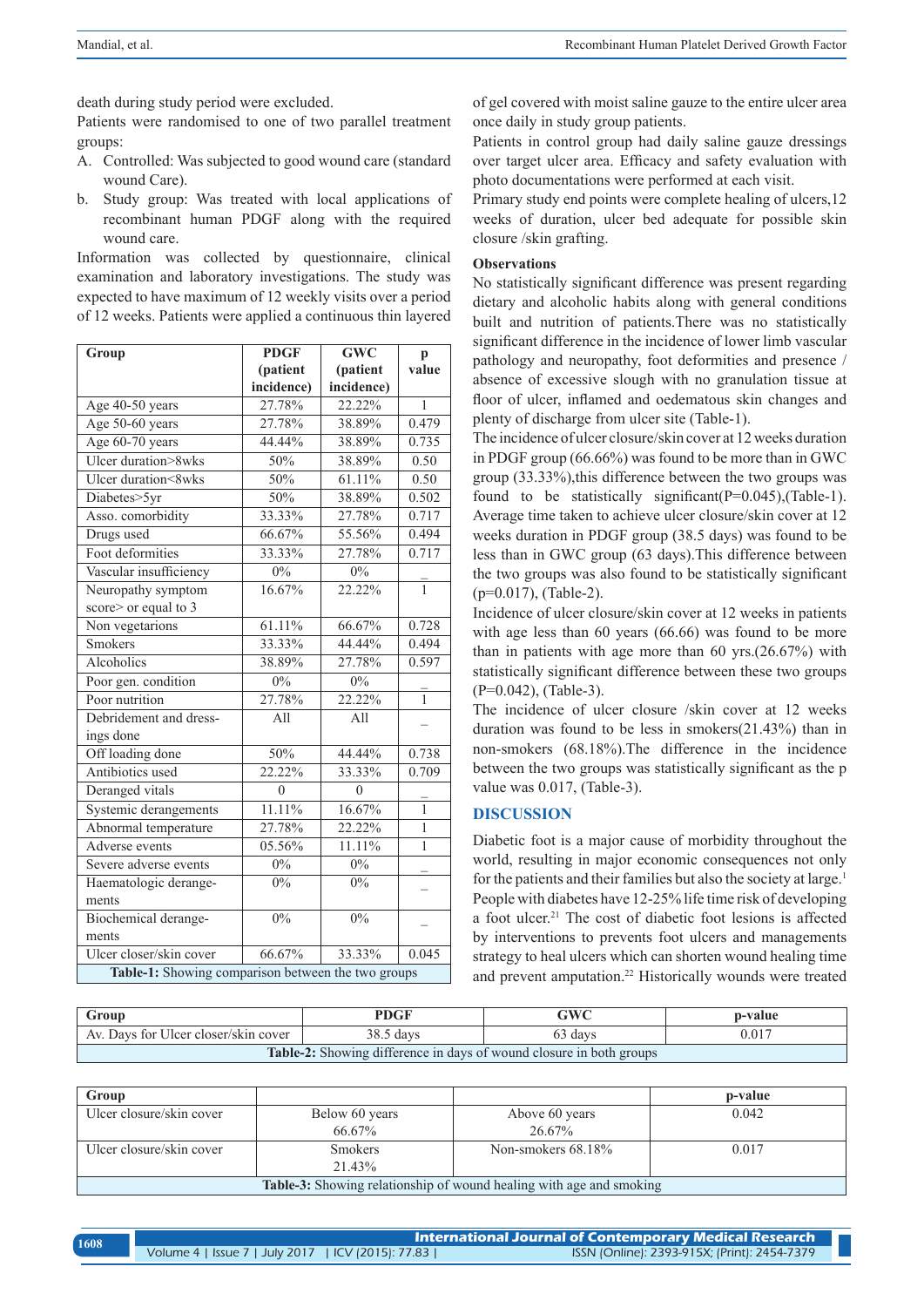with homespun remedies derived in part from ritualistic teaching and in part from careful observations.10 It was not until 1865 we Dr. Joseph Lister first demonstrated the use of an antiseptic in surgery and his treatments of wound with dressing soaked in Carbolic Acid that germ theory and infection were understood. During 1920-30 Baer reported the successful treatment of osteomyelitis and chronic leg ulcers in over 90 patients by using maggots. Fine mesh gauze with its modest absorption but minimally adherent surface was introduced in 1944. Cytokines and growth factors were first described 50 Yrs ago.

## **Growth Factors and wound Healing**

The healing of a wound requires a well or striated integration of the complex biological and molecular events of cell migration, cell proliferation and extracellular matrix deposition.6 In diabetics atherosclerosis and vessels wall damage cause impaired blood flow to distant tissue resulting in reduced delivery of oxygen and nutrient to the cell in a wound. Inflammation is prolonged, angiogenesis is impaired and there is decreased synthesis of collagen.<sup>11</sup>

Factors that impairs wound healing should be evaluated when a patient present with a non-healing wounds. These factors can be classified into 2 categories as extrinsic and intrinsic.8 Some earlier studies, have revealed that time taken for non healing, lower extremities diabetic foot ulcers, is shorter when treated with exogenous application of PDGF.<sup>14-</sup> 17

Bennett and Schultz reported that mastectomy drainage fluid promoted cell replications whereas chronic wound exudates inhibited it. 23 Further worked has revealed that levels of endogenous growth factors including PGDF and TGF-b recovered by dextranomer beads placed in chronic wound were significantly lower than those reported in acute wound<sup>24</sup> The processes of wound healing is complex and involved a series of interaction between platelets and macrophages.10 Within the alpha granules of human platelets are multiple growth factors that are released when platelets are activated and degranulate.These include PGDF,TGFb,FGF,EGF,PF4.<sup>10</sup>

#### **Trials with growth factors**

Trials with various growth factors have shown their role in wound healing. Steed et all published the 1<sup>st</sup> study to show that PDGF significantly promoted healing in diabetic ulcers.<sup>12</sup> This study with 118 patients showed healing incidence in PDGF group  $-48\%$  and placebo gel-25% (P=0.01).

Several studies till now have shown the ability of PDGF to promote wound healing.14-<sup>20</sup>

DL conducted a study with 922 patients with full thickness diabetic neurotropic foot ulcers which revealed 30% decrease healing time in PGDF group than with placebo gel.<sup>14</sup>

Wieaman TJ,Smiell JM, Suy<sup>15</sup> conducted trial including 382 patients in which closure time decreased by 32% with PDGF (P=0.013). Smile JM, Wyman TJ, Steed DL, Perry BH Sampson AR, Schwab BHA<sup>16</sup> conducted analysis of studies in which PDGF decrease healing time by 30% than placebo gel (P=0.01). Kantor J, Margolis DJ<sup>19</sup> observed that

incidence of healing ulcers with PDGF gel was 43% while with standard care 30.9% with platelet release 36.8% and specialised wound care 35.6%. Ghatnekar O, Persson U, Willis M, Odegaard  $K^{20}$  conducted a study to estimate the cost effectiveness of treating Diabetic foot ulcers with PDGF + Good wound care (GWC) compared with GWC alone in variety of European health care setting. PDGF was found to be a cost effective treatment. Saba AA,Freedman BM, Gaffeield JW, Mackay DR, Ehrlich HP<sup>25</sup> conducted studies to investigate effects of PDGF on wound healing in animal and human models. Wounds with PDGF healed faster. Sibbald RJ, Torrance G, Hut N, Attard C, Milkovich  $N^{26}$  evaluated cost effectiveness of adding PDGF to a regimen of best clinical care on 251 patients with diabetes. Adding PDGF resulted in 26 less ulcer days/patients/year. Freedman BM, Oplinger EH, Freedman  $IS^{27}$  conducted trial on occupationally related finger tip injury in 50 men. PDGF group had early return to work, less average functional impairment and less associated treatment cost, all statistically significant. A study was conducted by Keswani SG et al<sup>28</sup> on 3 different diabetic model of mice which showed that PDGF use was positively correlated with neo vascularisation and wound healing. A study undertaken by Cheng B,Liu HW,Fu XB,Sun TZ, Sheng ZY29 to investigate the possible signalling mechanism by which PDFG improved healing of four full thickness skin wound in diabetic rats. PDGF accelerated rate of reepithelisation compared with vehicle treated or untreated group at 7 days after wounding.

In our study, we found that the incidence of ulcer closure / skin cover at 12 weeks duration in PDGF group was found to be more than in GWC group and differences statically significant. PDGF is the  $1<sup>st</sup>$  recombinant cytokine growth factor for topical applications to wounds for accelerating wound closure.<sup>8,9</sup> At wound site PDGF results in endogenous production of the growth factor and extracellular matrix synthesis, fibroblast proliferation and eventually collagen production. A significantly greater number of patients treated with PDGF with diabetic foot ulcer demonstrate complete wound closure or at least faster healing when compare to placebo group or standard wound care alone.14-16 In this study the incidence of ulcer closure /skin cover at 12 weeks duration in PDGF group was found to be more than in GWC group and differences statically significant. Various earlier studies have reported the higher incidence of healing with PDGF and on comparison with other methods of wound care its demonstrate has been documented $12,14-16,19$  average time taken to achieve ulcer closure /skin cover at 12 weeks duration in PDGF group was found to be less than in GWC group and difference was statistically significant.

## **CONCLUSION**

The aim of this study was to evaluate the safety and efficacy of PDGF for the treatment of non healing, lower extremity diabetic foot ulcers this open labelled parallel group and randomised study had aged and morbidity matched study group. Trial with various group growth factors have shown their role in wound healing. In conclusion, the results of